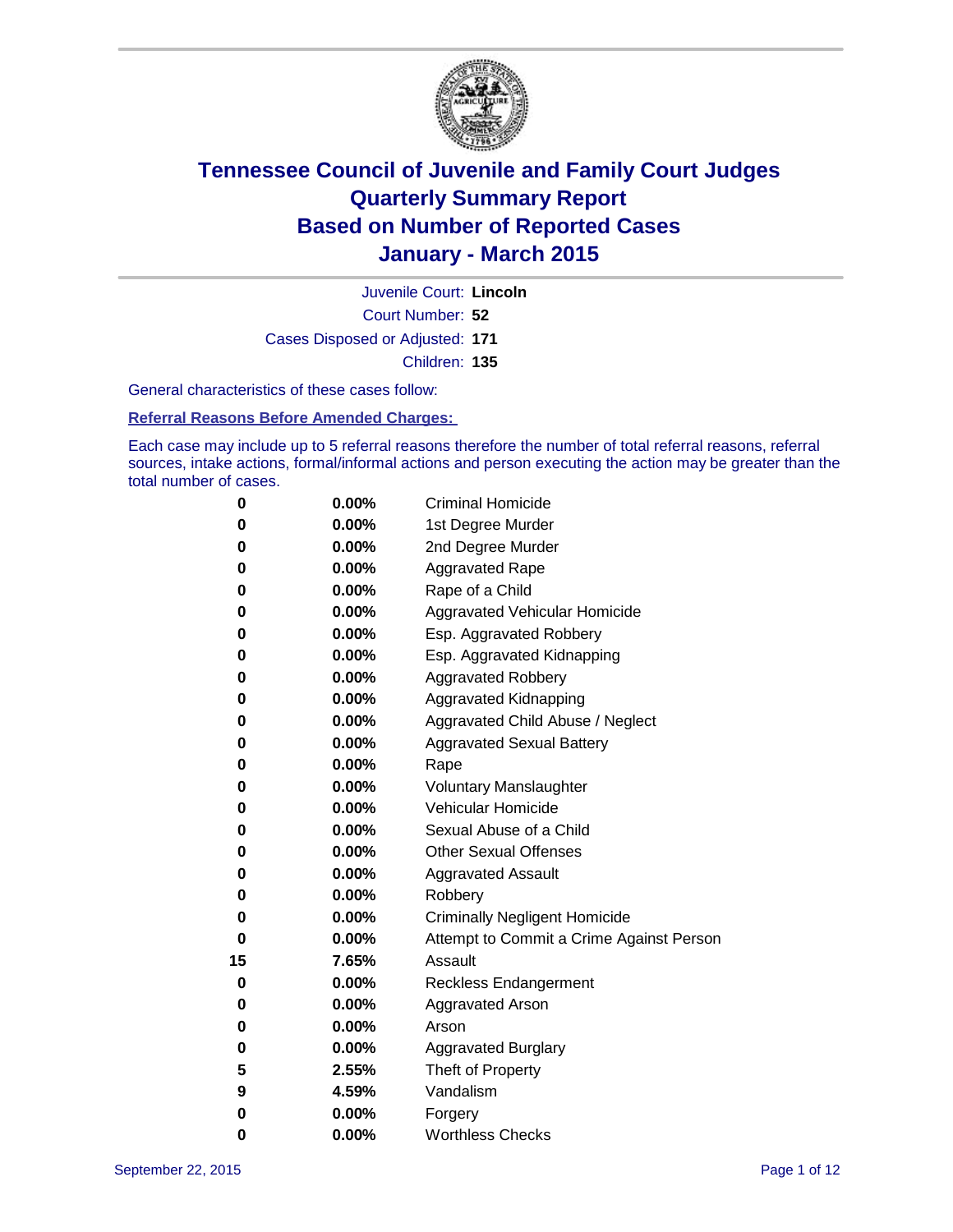

Court Number: **52** Juvenile Court: **Lincoln** Cases Disposed or Adjusted: **171** Children: **135**

#### **Referral Reasons Before Amended Charges:**

Each case may include up to 5 referral reasons therefore the number of total referral reasons, referral sources, intake actions, formal/informal actions and person executing the action may be greater than the total number of cases.

| 0            | 0.00%  | Illegal Possession / Fraudulent Use of Credit / Debit Cards |
|--------------|--------|-------------------------------------------------------------|
| 0            | 0.00%  | <b>Burglary</b>                                             |
| 0            | 0.00%  | Unauthorized Use of a Vehicle                               |
| 0            | 0.00%  | <b>Cruelty to Animals</b>                                   |
| 0            | 0.00%  | Sale of Controlled Substances                               |
| 7            | 3.57%  | <b>Other Drug Offenses</b>                                  |
| 10           | 5.10%  | Possession of Controlled Substances                         |
| 0            | 0.00%  | <b>Criminal Attempt</b>                                     |
| 1            | 0.51%  | Carrying Weapons on School Property                         |
| 0            | 0.00%  | Unlawful Carrying / Possession of a Weapon                  |
| 0            | 0.00%  | <b>Evading Arrest</b>                                       |
| 0            | 0.00%  | Escape                                                      |
| $\mathbf 2$  | 1.02%  | Driving Under Influence (DUI)                               |
| 3            | 1.53%  | Possession / Consumption of Alcohol                         |
| 1            | 0.51%  | Resisting Stop, Frisk, Halt, Arrest or Search               |
| 0            | 0.00%  | <b>Aggravated Criminal Trespass</b>                         |
| 1            | 0.51%  | Harassment                                                  |
| 2            | 1.02%  | Failure to Appear                                           |
| 1            | 0.51%  | Filing a False Police Report                                |
| $\mathbf 2$  | 1.02%  | Criminal Impersonation                                      |
| 9            | 4.59%  | <b>Disorderly Conduct</b>                                   |
| 0            | 0.00%  | <b>Criminal Trespass</b>                                    |
| 1            | 0.51%  | <b>Public Intoxication</b>                                  |
| $\bf{0}$     | 0.00%  | Gambling                                                    |
| 47           | 23.98% | Traffic                                                     |
| 0            | 0.00%  | <b>Local Ordinances</b>                                     |
| $\mathbf{2}$ | 1.02%  | Violation of Wildlife Regulations                           |
| 9            | 4.59%  | Contempt of Court                                           |
| 11           | 5.61%  | Violation of Probation                                      |
| 0            | 0.00%  | Violation of Aftercare                                      |
| 9            | 4.59%  | <b>Unruly Behavior</b>                                      |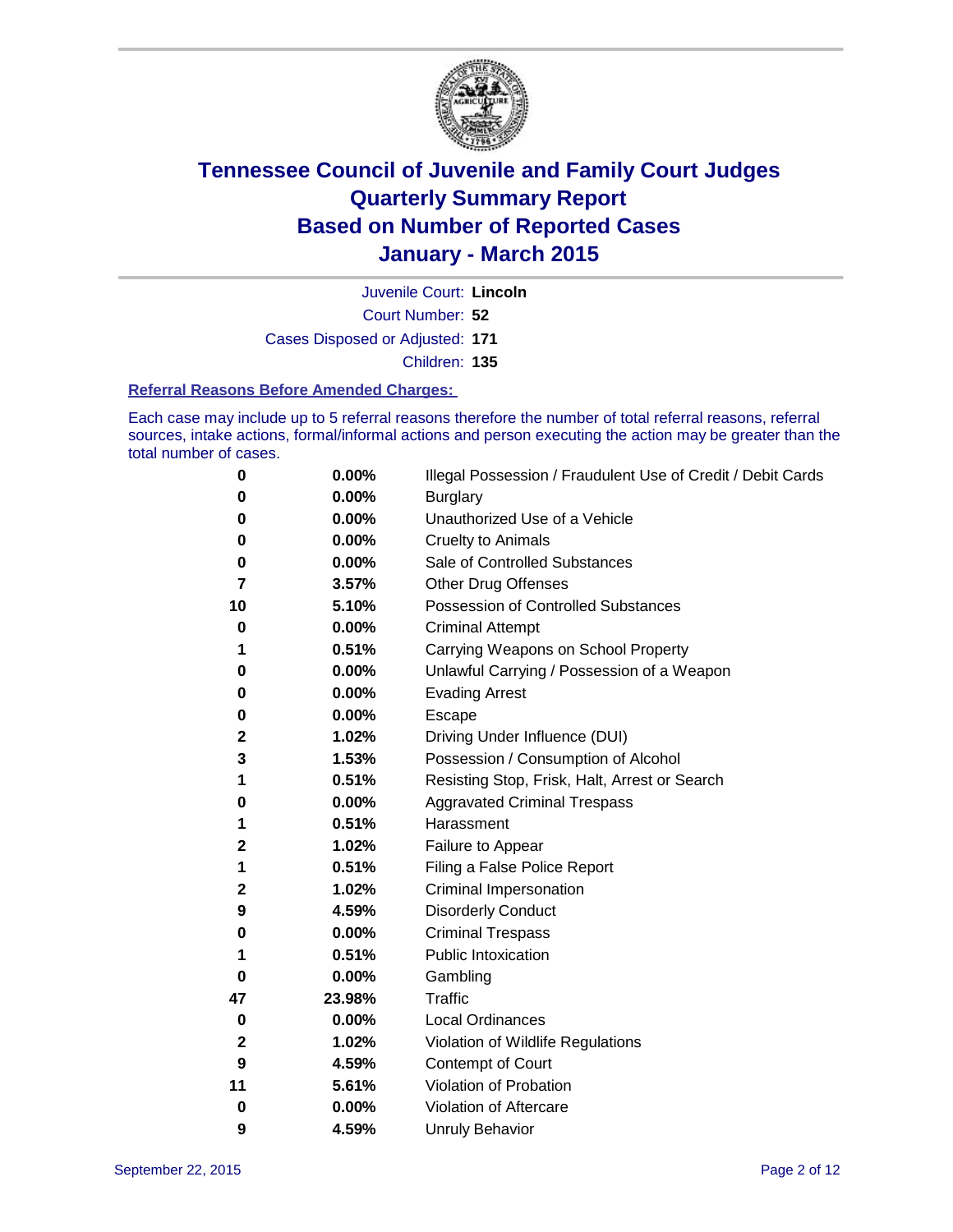

Court Number: **52** Juvenile Court: **Lincoln** Cases Disposed or Adjusted: **171** Children: **135**

#### **Referral Reasons Before Amended Charges:**

Each case may include up to 5 referral reasons therefore the number of total referral reasons, referral sources, intake actions, formal/informal actions and person executing the action may be greater than the total number of cases.

| 34  | 17.35%   | Truancy                                |
|-----|----------|----------------------------------------|
| 2   | 1.02%    | In-State Runaway                       |
| 0   | 0.00%    | Out-of-State Runaway                   |
| 7   | 3.57%    | Possession of Tobacco Products         |
| 0   | $0.00\%$ | Violation of a Valid Court Order       |
| 5   | 2.55%    | <b>Violation of Curfew</b>             |
| 0   | 0.00%    | Sexually Abused Child                  |
| 0   | 0.00%    | <b>Physically Abused Child</b>         |
| 0   | 0.00%    | Dependency / Neglect                   |
| 0   | 0.00%    | <b>Termination of Parental Rights</b>  |
| 0   | $0.00\%$ | <b>Violation of Pretrial Diversion</b> |
| 0   | 0.00%    | Violation of Informal Adjustment       |
| 0   | 0.00%    | <b>Judicial Review</b>                 |
| 0   | 0.00%    | <b>Administrative Review</b>           |
| 0   | 0.00%    | <b>Foster Care Review</b>              |
| 0   | 0.00%    | Custody                                |
| 0   | 0.00%    | Visitation                             |
| 0   | 0.00%    | Paternity / Legitimation               |
| 0   | $0.00\%$ | <b>Child Support</b>                   |
| 0   | 0.00%    | <b>Request for Medical Treatment</b>   |
| 0   | 0.00%    | <b>Consent to Marry</b>                |
|     | 0.51%    | Other                                  |
| 196 | 100.00%  | <b>Total Referrals</b>                 |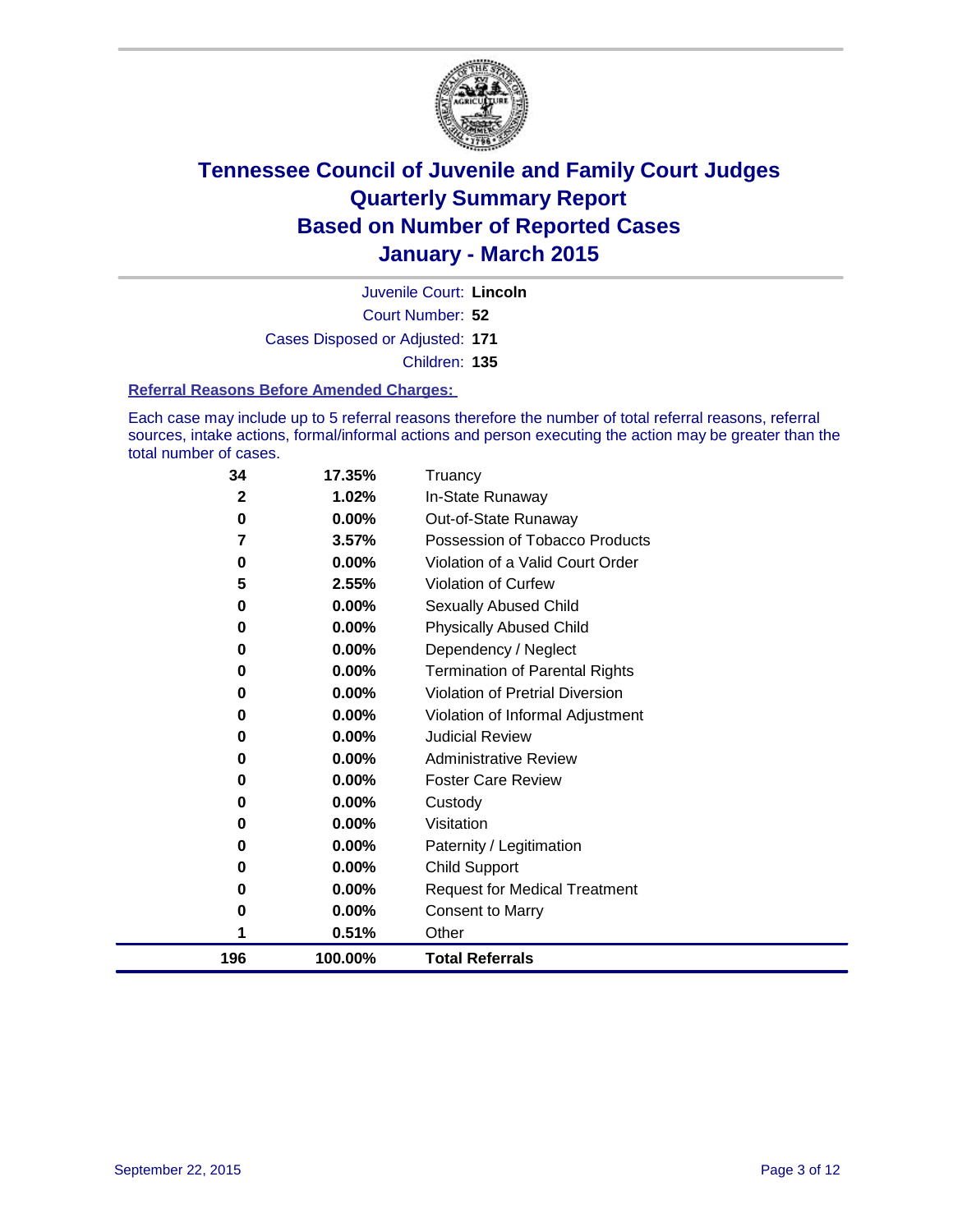

| Juvenile Court: Lincoln    |                                 |                 |  |  |  |
|----------------------------|---------------------------------|-----------------|--|--|--|
|                            | Court Number: 52                |                 |  |  |  |
|                            | Cases Disposed or Adjusted: 171 |                 |  |  |  |
|                            |                                 | Children: 135   |  |  |  |
| <b>Referral Sources: 1</b> |                                 |                 |  |  |  |
| 132                        | 67.35%                          | Law Enforcement |  |  |  |
| 3                          | 1.53%                           | Parents         |  |  |  |
| 1                          | 0.51%                           | Relatives       |  |  |  |
| 0                          | $0.00\%$                        | Self            |  |  |  |
| 39                         | 19.90%                          | School          |  |  |  |
| 0                          | $0.00\%$                        | <b>CSA</b>      |  |  |  |
|                            | 3.57%                           | DCS             |  |  |  |

 **0.00%** Other State Department **0.00%** District Attorney's Office

 **4.08%** Court Staff **0.00%** Social Agency **0.00%** Other Court

**0.00%** Child & Parent

**100.00% Total Referral Sources**

 **0.00%** Hospital **0.00%** Unknown **0.00%** Other

| Age of Child at Referral: 2 |  |
|-----------------------------|--|

| 135         | 100.00% | <b>Total Child Count</b> |
|-------------|---------|--------------------------|
| 0           | 0.00%   | Unknown                  |
| $\mathbf 0$ | 0.00%   | Ages 19 and Over         |
| 43          | 31.85%  | Ages 17 through 18       |
| 51          | 37.78%  | Ages 15 through 16       |
| 17          | 12.59%  | Ages 13 through 14       |
| 6           | 4.44%   | Ages 11 through 12       |
| 18          | 13.33%  | Ages 10 and Under        |
|             |         |                          |

**3.06%** Victim

<sup>1</sup> If different than number of Referral Reasons (196), verify accuracy of your court's data.

One child could be counted in multiple categories, verify accuracy of your court's data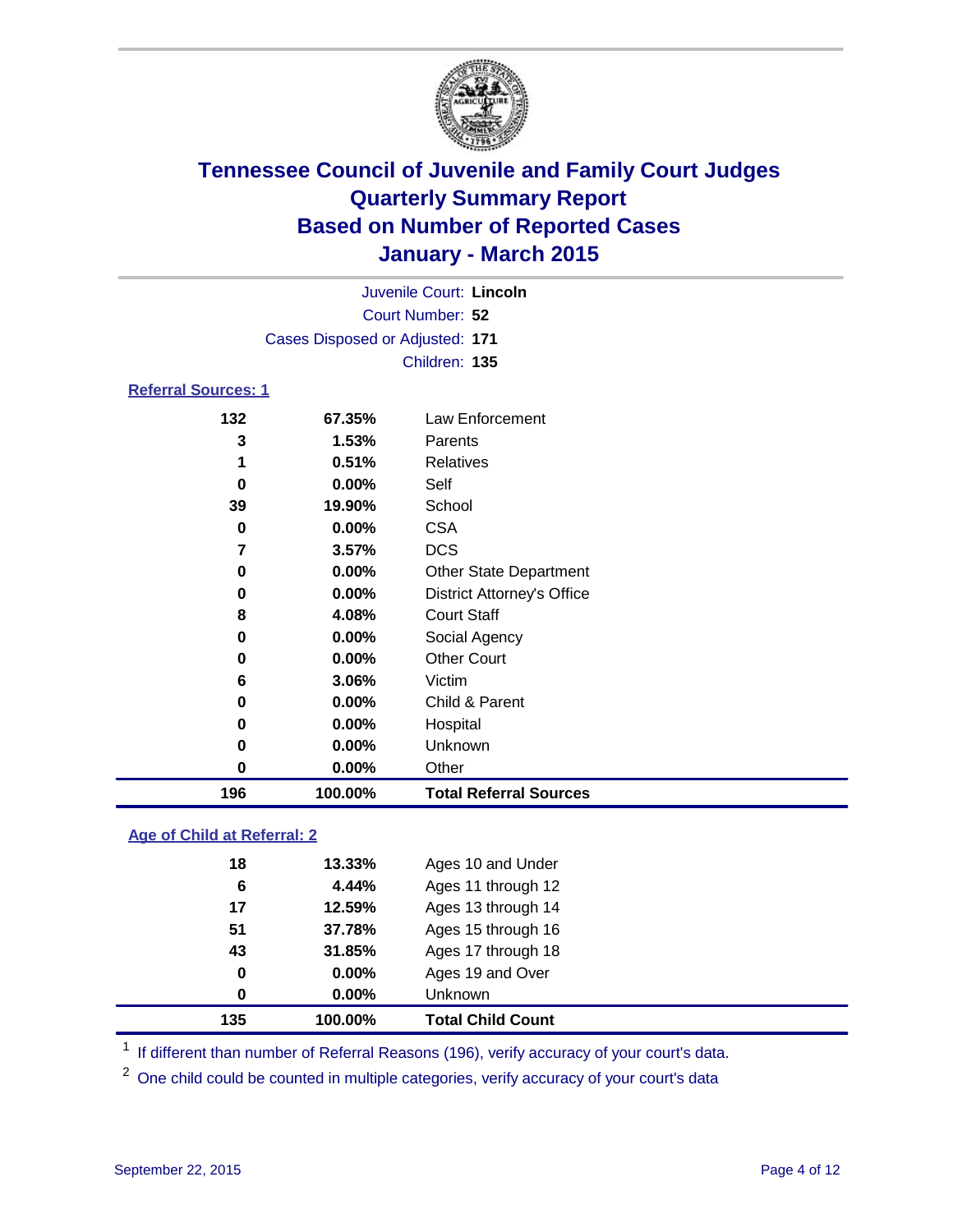

| Juvenile Court: Lincoln                 |                                 |                          |  |  |  |
|-----------------------------------------|---------------------------------|--------------------------|--|--|--|
| Court Number: 52                        |                                 |                          |  |  |  |
|                                         | Cases Disposed or Adjusted: 171 |                          |  |  |  |
|                                         |                                 | Children: 135            |  |  |  |
| Sex of Child: 1                         |                                 |                          |  |  |  |
| 90                                      | 66.67%                          | Male                     |  |  |  |
| 45                                      | 33.33%                          | Female                   |  |  |  |
| $\bf{0}$                                | 0.00%                           | Unknown                  |  |  |  |
| 135                                     | 100.00%                         | <b>Total Child Count</b> |  |  |  |
| Race of Child: 1                        |                                 |                          |  |  |  |
| 105                                     | 77.78%                          | White                    |  |  |  |
| 30                                      | 22.22%                          | African American         |  |  |  |
| $\bf{0}$                                | 0.00%                           | Native American          |  |  |  |
| 0                                       | 0.00%                           | Asian                    |  |  |  |
| 0                                       | 0.00%                           | Mixed                    |  |  |  |
| $\bf{0}$                                | 0.00%                           | Unknown                  |  |  |  |
| 135                                     | 100.00%                         | <b>Total Child Count</b> |  |  |  |
| <b>Hispanic Origin: 1</b>               |                                 |                          |  |  |  |
| 1                                       | 0.74%                           | Yes                      |  |  |  |
| 134                                     | 99.26%                          | <b>No</b>                |  |  |  |
| $\bf{0}$                                | 0.00%                           | Unknown                  |  |  |  |
| 135                                     | 100.00%                         | <b>Total Child Count</b> |  |  |  |
| <b>School Enrollment of Children: 1</b> |                                 |                          |  |  |  |
| 135                                     | 100.00%                         | Yes                      |  |  |  |
| $\pmb{0}$                               | 0.00%                           | <b>No</b>                |  |  |  |
| $\mathbf 0$                             | 0.00%                           | Unknown                  |  |  |  |
| 135                                     | 100.00%                         | <b>Total Child Count</b> |  |  |  |

One child could be counted in multiple categories, verify accuracy of your court's data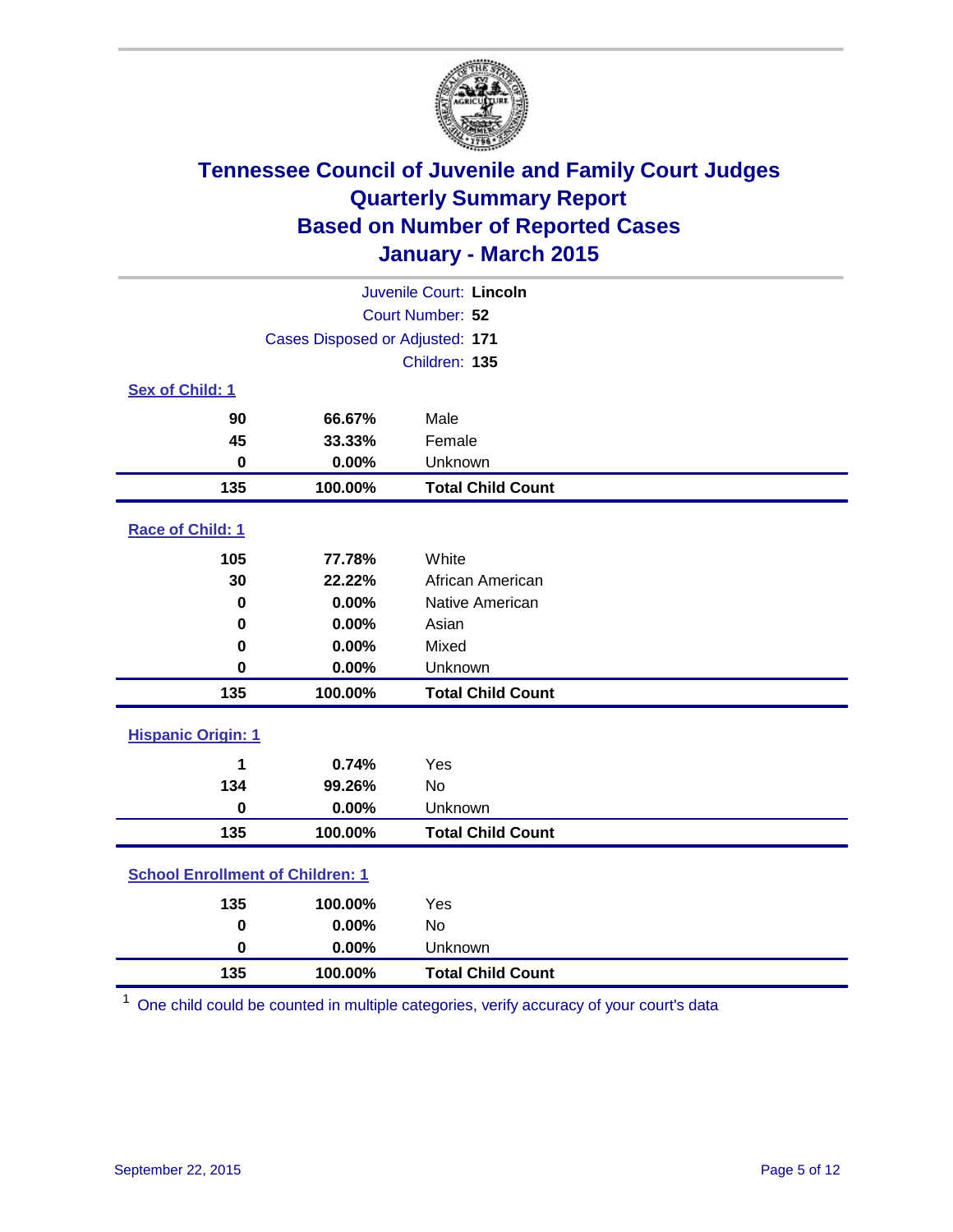

|                                                           | Juvenile Court: Lincoln |  |
|-----------------------------------------------------------|-------------------------|--|
|                                                           | Court Number: 52        |  |
| Cases Disposed or Adjusted: 171                           |                         |  |
|                                                           | Children: 135           |  |
| a an Annana an anns an Co-Chaill an Time a' an Dannaigh A |                         |  |

#### **Living Arrangement of Child at Time of Referral: 1**

| 38  | 28.15%   | With Both Biological Parents |
|-----|----------|------------------------------|
| 1   | 0.74%    | With Father and Stepmother   |
| 4   | $2.96\%$ | With Mother and Stepfather   |
| 58  | 42.96%   | With Mother                  |
| 12  | 8.89%    | <b>With Father</b>           |
| 21  | 15.56%   | <b>With Relatives</b>        |
| 1   | 0.74%    | With Adoptive Parents        |
| 0   | $0.00\%$ | With Foster Family           |
| 0   | $0.00\%$ | In a Group Home              |
| 0   | $0.00\%$ | In a Residential Center      |
| 0   | $0.00\%$ | In an Institution            |
| 0   | $0.00\%$ | Independent                  |
| 0   | $0.00\%$ | Unknown                      |
| 0   | $0.00\%$ | Other                        |
| 135 | 100.00%  | <b>Total Child Count</b>     |

### **Type of Detention: 2**

| 171 | 100.00%  | <b>Total Detention Count</b> |
|-----|----------|------------------------------|
| 0   | $0.00\%$ | Other                        |
| 170 | 99.42%   | Does Not Apply               |
| 0   | $0.00\%$ | <b>Unknown</b>               |
| 0   | $0.00\%$ | <b>Psychiatric Hospital</b>  |
| 0   | 0.00%    | Jail - No Separation         |
| 0   | 0.00%    | Jail - Partial Separation    |
| 0   | $0.00\%$ | Jail - Complete Separation   |
| 1   | 0.58%    | Juvenile Detention Facility  |
| 0   | $0.00\%$ | Non-Secure Placement         |

<sup>1</sup> One child could be counted in multiple categories, verify accuracy of your court's data

If different than number of Cases (171) verify accuracy of your court's data.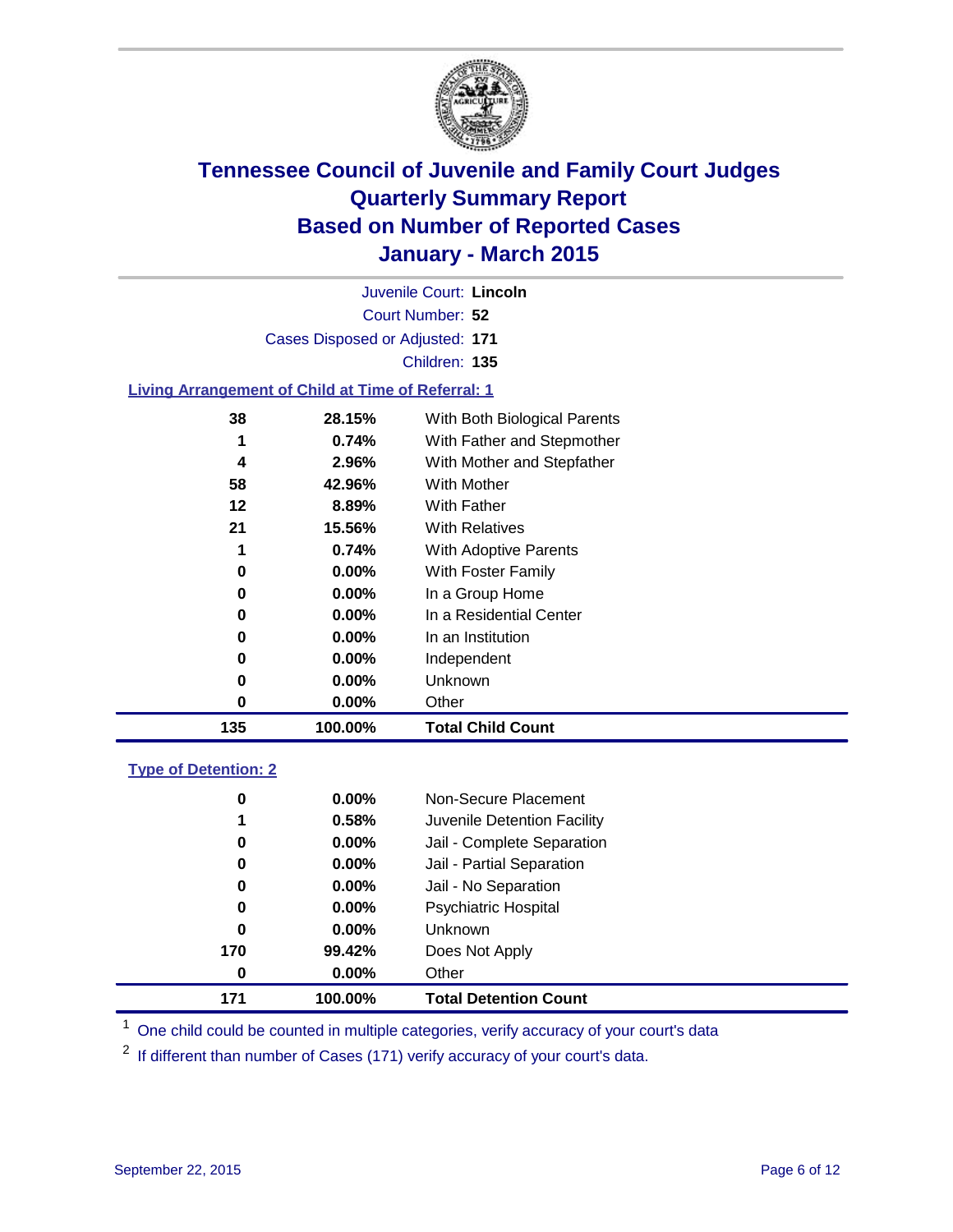

|                                                    | Juvenile Court: Lincoln         |                                      |  |  |  |
|----------------------------------------------------|---------------------------------|--------------------------------------|--|--|--|
|                                                    | Court Number: 52                |                                      |  |  |  |
|                                                    | Cases Disposed or Adjusted: 171 |                                      |  |  |  |
|                                                    |                                 | Children: 135                        |  |  |  |
| <b>Placement After Secure Detention Hearing: 1</b> |                                 |                                      |  |  |  |
| 0                                                  | 0.00%                           | Returned to Prior Living Arrangement |  |  |  |
| 1                                                  | 0.58%                           | Juvenile Detention Facility          |  |  |  |
| 0                                                  | 0.00%                           | Jail                                 |  |  |  |
| 0                                                  | 0.00%                           | Shelter / Group Home                 |  |  |  |
| 0                                                  | 0.00%                           | <b>Foster Family Home</b>            |  |  |  |
| O                                                  | 0.00%                           | Psychiatric Hospital                 |  |  |  |
| 0                                                  | 0.00%                           | Unknown                              |  |  |  |
| 170                                                | 99.42%                          | Does Not Apply                       |  |  |  |
| 0                                                  | $0.00\%$                        | Other                                |  |  |  |
| 171                                                | 100.00%                         | <b>Total Placement Count</b>         |  |  |  |
|                                                    |                                 |                                      |  |  |  |
| <b>Intake Actions: 2</b>                           |                                 |                                      |  |  |  |
| 100                                                | 51.02%                          | <b>Petition Filed</b>                |  |  |  |
| $\bf{0}$                                           | 0.00%                           | <b>Motion Filed</b>                  |  |  |  |
| 96                                                 | 48.98%                          | <b>Citation Processed</b>            |  |  |  |
| 0                                                  | 0.00%                           | Notification of Paternity Processed  |  |  |  |
| 0                                                  | 0.00%                           | Scheduling of Judicial Review        |  |  |  |
| 0                                                  | 0.00%                           | Scheduling of Administrative Review  |  |  |  |
| 0                                                  | $0.00\%$                        | Scheduling of Foster Care Review     |  |  |  |
| 0                                                  | 0.00%                           | Unknown                              |  |  |  |
| 0                                                  | 0.00%                           | Does Not Apply                       |  |  |  |
| 0                                                  | 0.00%                           | Other                                |  |  |  |
| 196                                                | 100.00%                         | <b>Total Intake Count</b>            |  |  |  |

<sup>1</sup> If different than number of Cases (171) verify accuracy of your court's data.

<sup>2</sup> If different than number of Referral Reasons (196), verify accuracy of your court's data.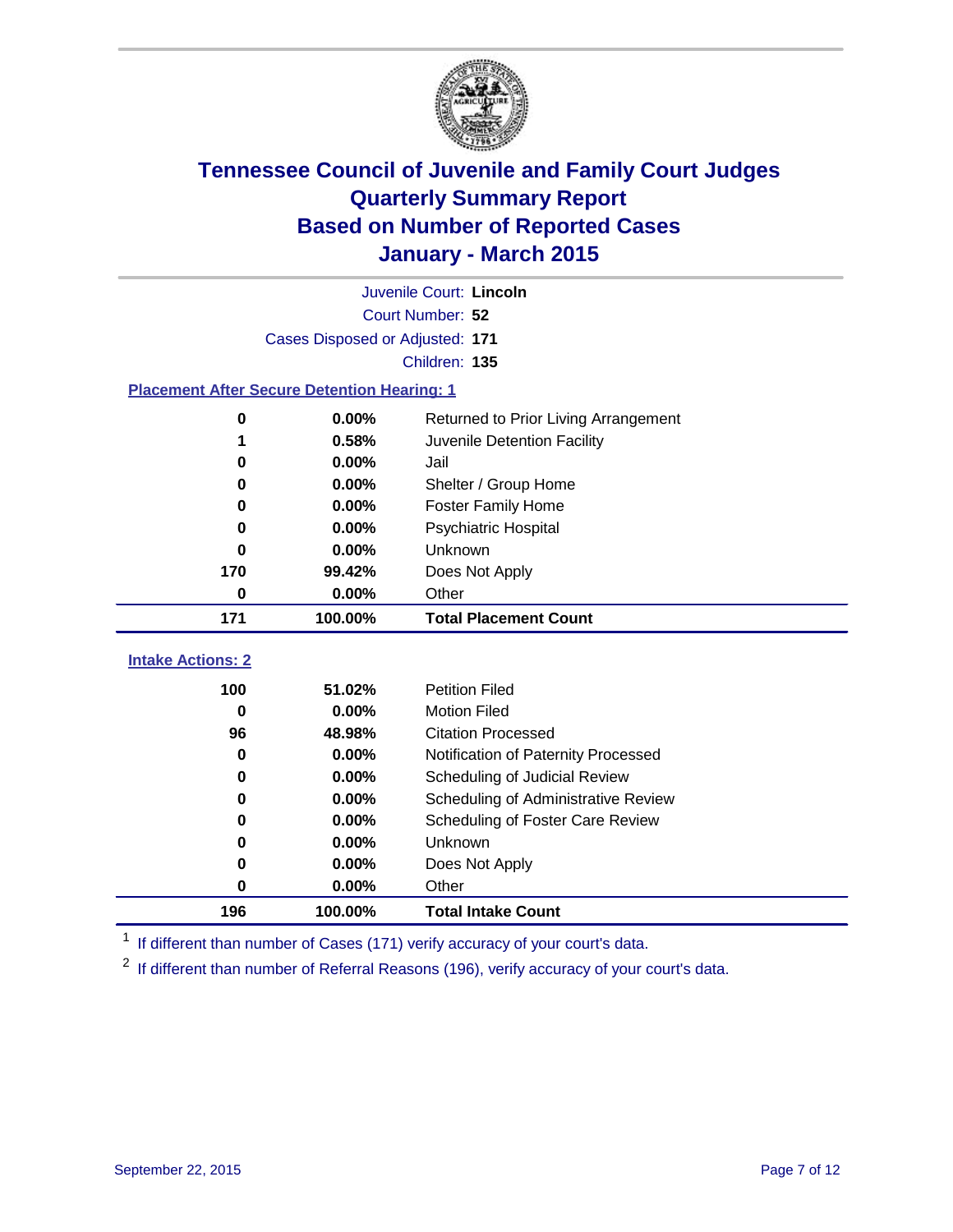

Court Number: **52** Juvenile Court: **Lincoln** Cases Disposed or Adjusted: **171** Children: **135**

### **Last Grade Completed by Child: 1**

| 135         | 100.00%        | <b>Total Child Count</b>     |
|-------------|----------------|------------------------------|
| $\bf{0}$    | 0.00%          | Other                        |
| 0           | $0.00\%$       | Unknown                      |
| 0           | 0.00%          | <b>Never Attended School</b> |
| 0           | 0.00%          | Graduated                    |
| 0           | 0.00%          | GED                          |
| 0           | 0.00%          | Non-Graded Special Ed        |
| 30          | 22.22%         | 12th Grade                   |
| 29          | 21.48%         | 11th Grade                   |
| 23          | 17.04%         | 10th Grade                   |
| 0           | 0.00%          | 9th Grade                    |
| 14          | 10.37%         | 9th Grade                    |
| $\bf{0}$    | 0.00%          | 8th Grade                    |
| 10          | 7.41%          | 8th Grade                    |
| 0           | 0.00%          | 7th Grade                    |
| 8           | 5.93%          | 7th Grade                    |
| 0           | 0.00%          | 6th Grade                    |
| 4           | 2.96%          | 6th Grade                    |
| 1<br>0      | 0.74%<br>0.00% | 5th Grade                    |
| 0           | 0.00%          | 5th Grade                    |
| 1           | 0.74%          | 4th Grade<br>4th Grade       |
| $\bf{0}$    | 0.00%          | 3rd Grade                    |
| $\mathbf 2$ | 1.48%          | 3rd Grade                    |
| 0           | 0.00%          | 2nd Grade                    |
| 8           | 5.93%          | 2nd Grade                    |
| $\pmb{0}$   | 0.00%          | 1st Grade                    |
| 5           | 3.70%          | 1st Grade                    |
| $\bf{0}$    | 0.00%          | Kindergarten                 |
| $\bf{0}$    | 0.00%          | Preschool                    |
| $\bf{0}$    | 0.00%          | Too Young for School         |
|             |                |                              |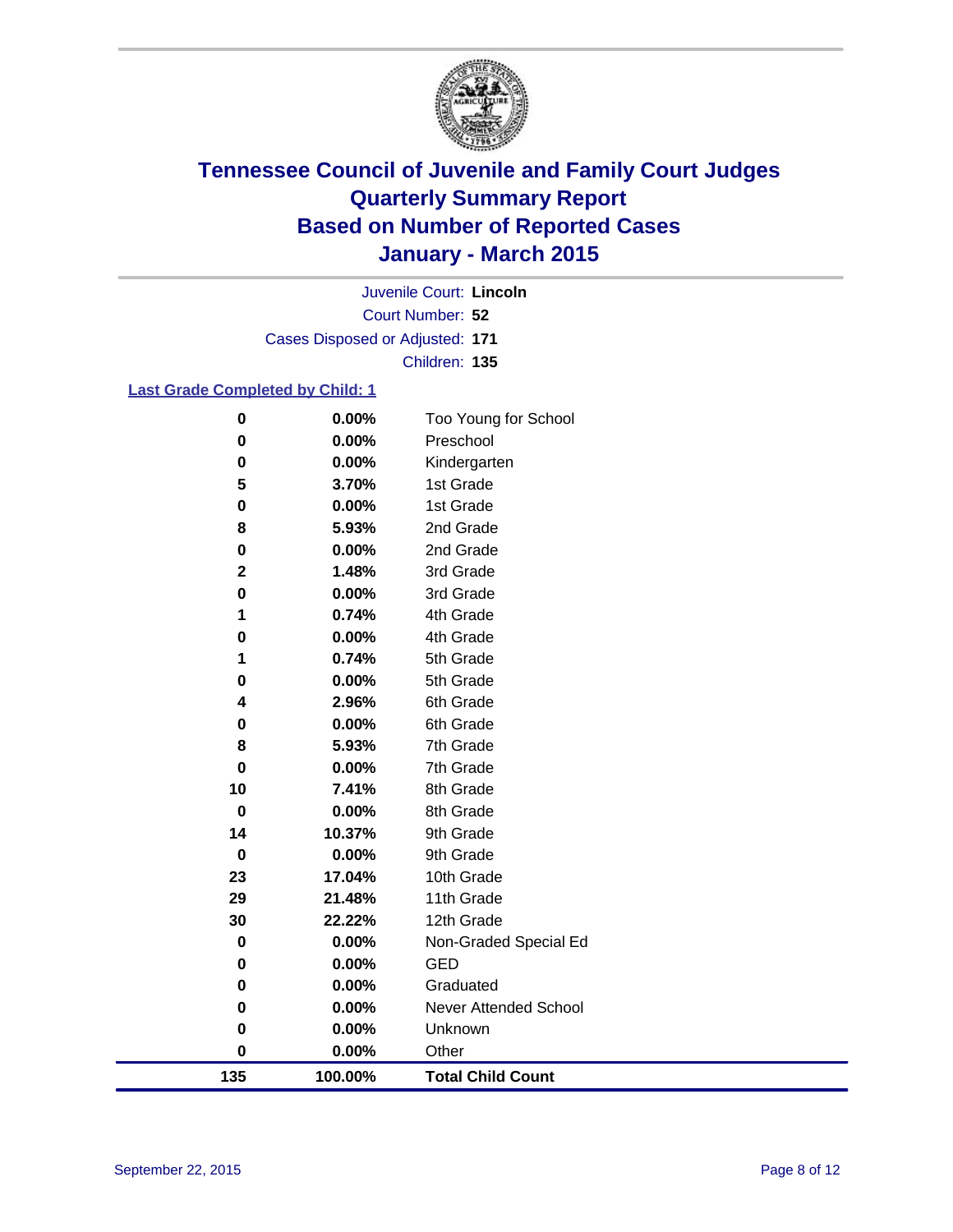

|                                         |                                 | Juvenile Court: Lincoln                                                                |  |
|-----------------------------------------|---------------------------------|----------------------------------------------------------------------------------------|--|
|                                         |                                 | Court Number: 52                                                                       |  |
|                                         | Cases Disposed or Adjusted: 171 |                                                                                        |  |
|                                         |                                 | Children: 135                                                                          |  |
| <b>Enrolled in Special Education: 1</b> |                                 |                                                                                        |  |
| $\mathbf{2}$                            | 1.48%                           | Yes                                                                                    |  |
| 133                                     | 98.52%                          | No                                                                                     |  |
| 0                                       | $0.00\%$                        | Unknown                                                                                |  |
| 135                                     | 100.00%                         | <b>Total Child Count</b>                                                               |  |
|                                         |                                 | One objet could be counted in multiple estegation verify accuracy of your courtie data |  |

<sup>1</sup> One child could be counted in multiple categories, verify accuracy of your court's data

| <b>Action Executed By: 1</b> |
|------------------------------|
|------------------------------|

| 196<br>0 | 100.00%<br>0.00% | Judge<br>Magistrate       |
|----------|------------------|---------------------------|
| 0        | $0.00\%$         | <b>YSO</b>                |
| 0        | $0.00\%$         | Other                     |
| 0        | $0.00\%$         | Unknown                   |
| 196      | 100.00%          | <b>Total Action Count</b> |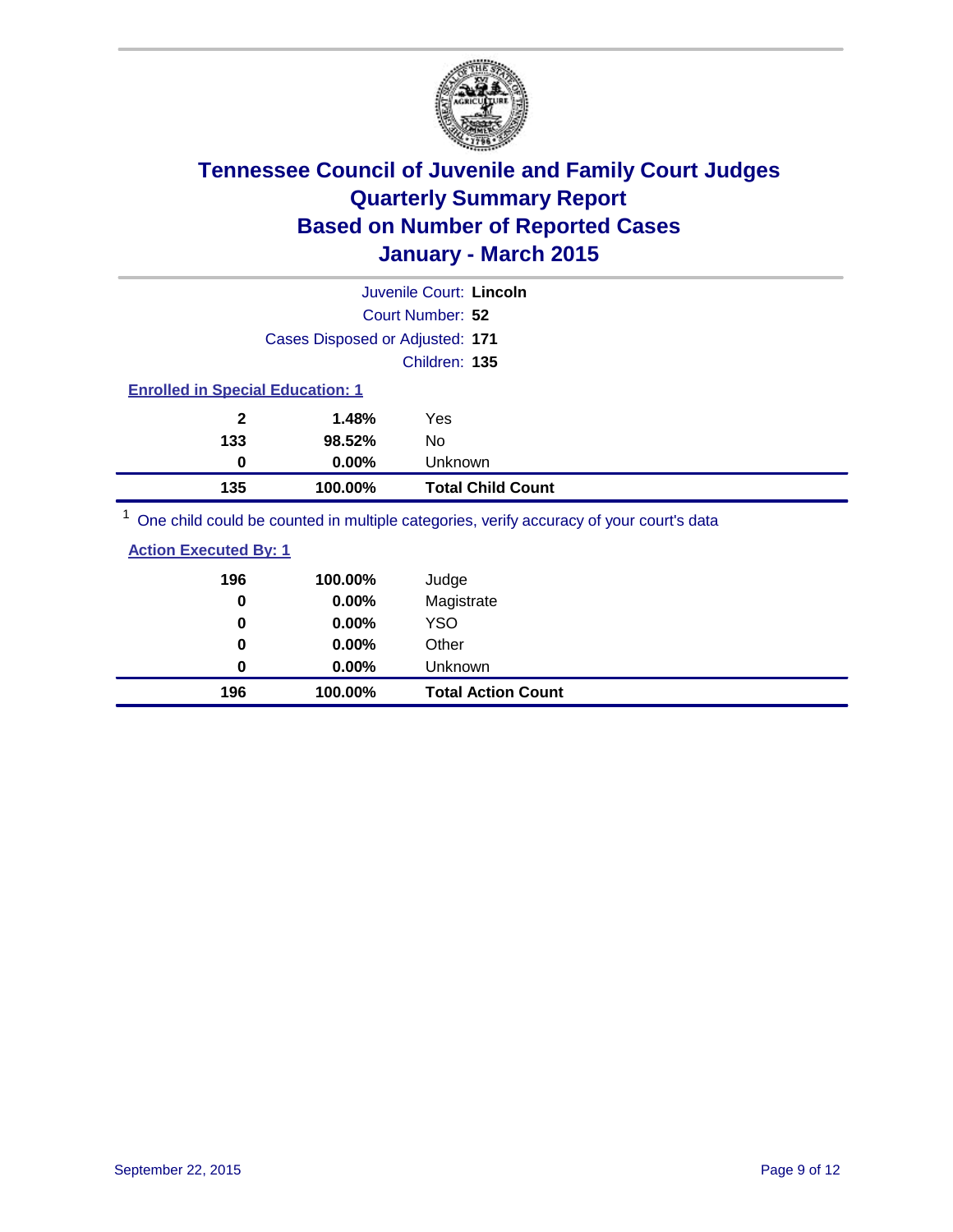

Court Number: **52** Juvenile Court: **Lincoln** Cases Disposed or Adjusted: **171** Children: **135**

### **Formal / Informal Actions: 1**

| 5   | 2.55%    | Dismissed                                        |
|-----|----------|--------------------------------------------------|
| 92  | 46.94%   | Retired / Nolle Prosequi                         |
| 26  | 13.27%   | <b>Complaint Substantiated Delinquent</b>        |
| 5   | 2.55%    | <b>Complaint Substantiated Status Offender</b>   |
| 0   | $0.00\%$ | <b>Complaint Substantiated Dependent/Neglect</b> |
| 0   | $0.00\%$ | <b>Complaint Substantiated Abused</b>            |
| 0   | $0.00\%$ | <b>Complaint Substantiated Mentally III</b>      |
| 0   | $0.00\%$ | Informal Adjustment                              |
| 0   | $0.00\%$ | <b>Pretrial Diversion</b>                        |
| 0   | $0.00\%$ | <b>Transfer to Adult Court Hearing</b>           |
| 0   | $0.00\%$ | Charges Cleared by Transfer to Adult Court       |
| 0   | $0.00\%$ | Special Proceeding                               |
| 0   | $0.00\%$ | <b>Review Concluded</b>                          |
| 68  | 34.69%   | Case Held Open                                   |
| 0   | $0.00\%$ | Other                                            |
| 0   | $0.00\%$ | <b>Unknown</b>                                   |
| 196 | 100.00%  | <b>Total Action Count</b>                        |

<sup>1</sup> If different than number of Referral Reasons (196), verify accuracy of your court's data.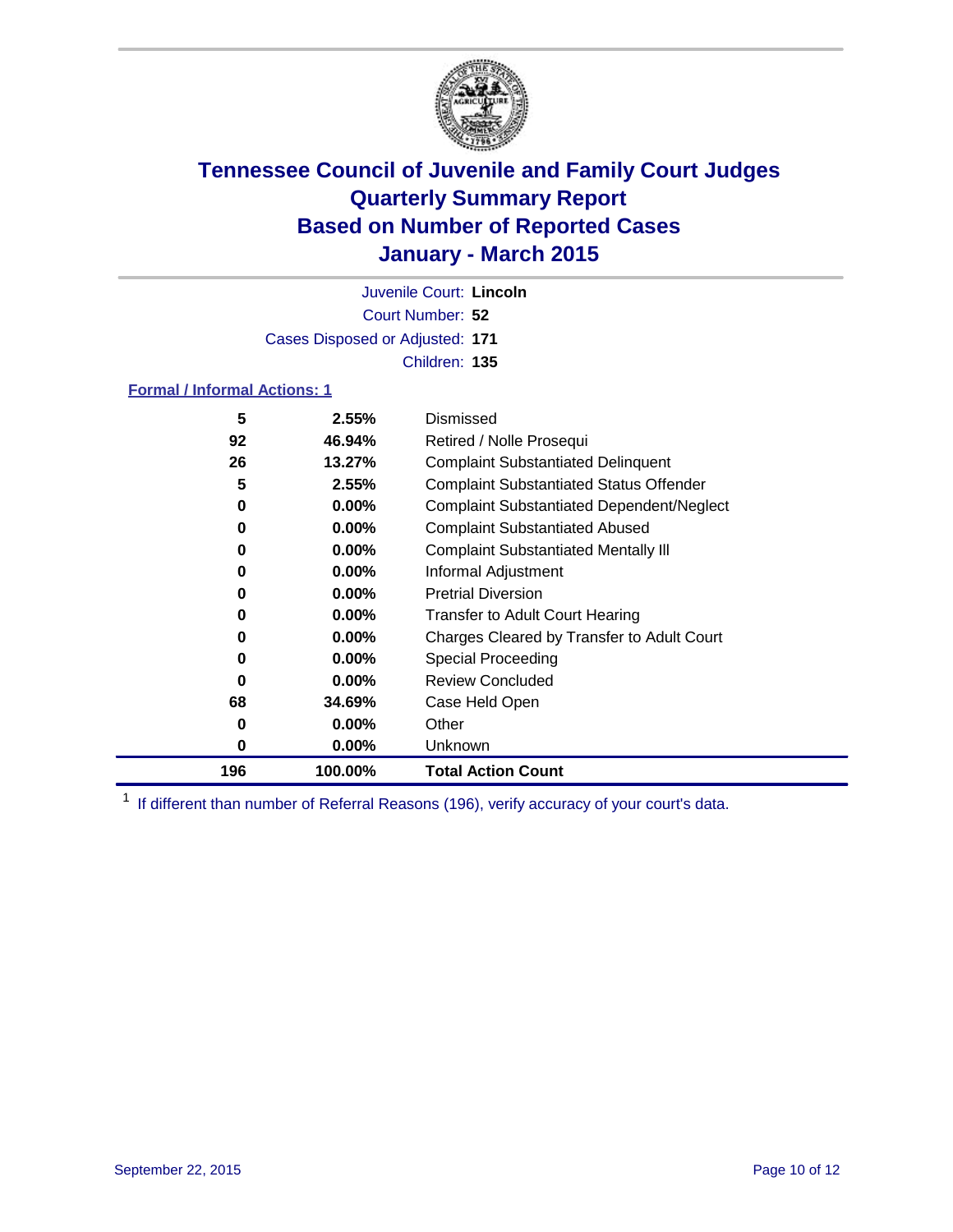

|                       |                                 | Juvenile Court: Lincoln                               |
|-----------------------|---------------------------------|-------------------------------------------------------|
|                       |                                 | Court Number: 52                                      |
|                       | Cases Disposed or Adjusted: 171 |                                                       |
|                       |                                 | Children: 135                                         |
| <b>Case Outcomes:</b> |                                 | There can be multiple outcomes for one child or case. |
| 3                     | 0.81%                           | Case Dismissed                                        |
| 68                    | 18.33%                          | Case Retired or Nolle Prosequi                        |
| 0                     | 0.00%                           | Warned / Counseled                                    |
| 57                    | 15.36%                          | Held Open For Review                                  |
| 2                     | 0.54%                           | Supervision / Probation to Juvenile Court             |
| 0                     | 0.00%                           | <b>Probation to Parents</b>                           |
| 7                     | 1.89%                           | Referral to Another Entity for Supervision / Service  |
| 1                     | 0.27%                           | Referred for Mental Health Counseling                 |
| 4                     | 1.08%                           | Referred for Alcohol and Drug Counseling              |
| 0                     | 0.00%                           | <b>Referred to Alternative School</b>                 |
| 0                     | 0.00%                           | Referred to Private Child Agency                      |
| 27                    | 7.28%                           | Referred to Defensive Driving School                  |
| 0                     | 0.00%                           | Referred to Alcohol Safety School                     |
| 0                     | 0.00%                           | Referred to Juvenile Court Education-Based Program    |
| 27                    | 7.28%                           | Driver's License Held Informally                      |
| 0                     | 0.00%                           | <b>Voluntary Placement with DMHMR</b>                 |
| 0                     | 0.00%                           | <b>Private Mental Health Placement</b>                |
| 0                     | 0.00%                           | <b>Private MR Placement</b>                           |
| 0                     | 0.00%                           | Placement with City/County Agency/Facility            |
| 0                     | 0.00%                           | Placement with Relative / Other Individual            |
| 10                    | 2.70%                           | Fine                                                  |
| 63                    | 16.98%                          | <b>Public Service</b>                                 |
| 2                     | 0.54%                           | Restitution                                           |
| 0                     | 0.00%                           | <b>Runaway Returned</b>                               |
| 1                     | 0.27%                           | No Contact Order                                      |
| 0                     | 0.00%                           | Injunction Other than No Contact Order                |
| 0                     | 0.00%                           | <b>House Arrest</b>                                   |
| 0                     | 0.00%                           | <b>Court Defined Curfew</b>                           |
| 0                     | 0.00%                           | Dismissed from Informal Adjustment                    |
| 0                     | 0.00%                           | <b>Dismissed from Pretrial Diversion</b>              |
| 0                     | 0.00%                           | Released from Probation                               |
| 0                     | 0.00%                           | <b>Transferred to Adult Court</b>                     |
| 0                     | 0.00%                           | <b>DMHMR Involuntary Commitment</b>                   |
|                       | 0.27%                           | <b>DCS Commitment - Determinate</b>                   |